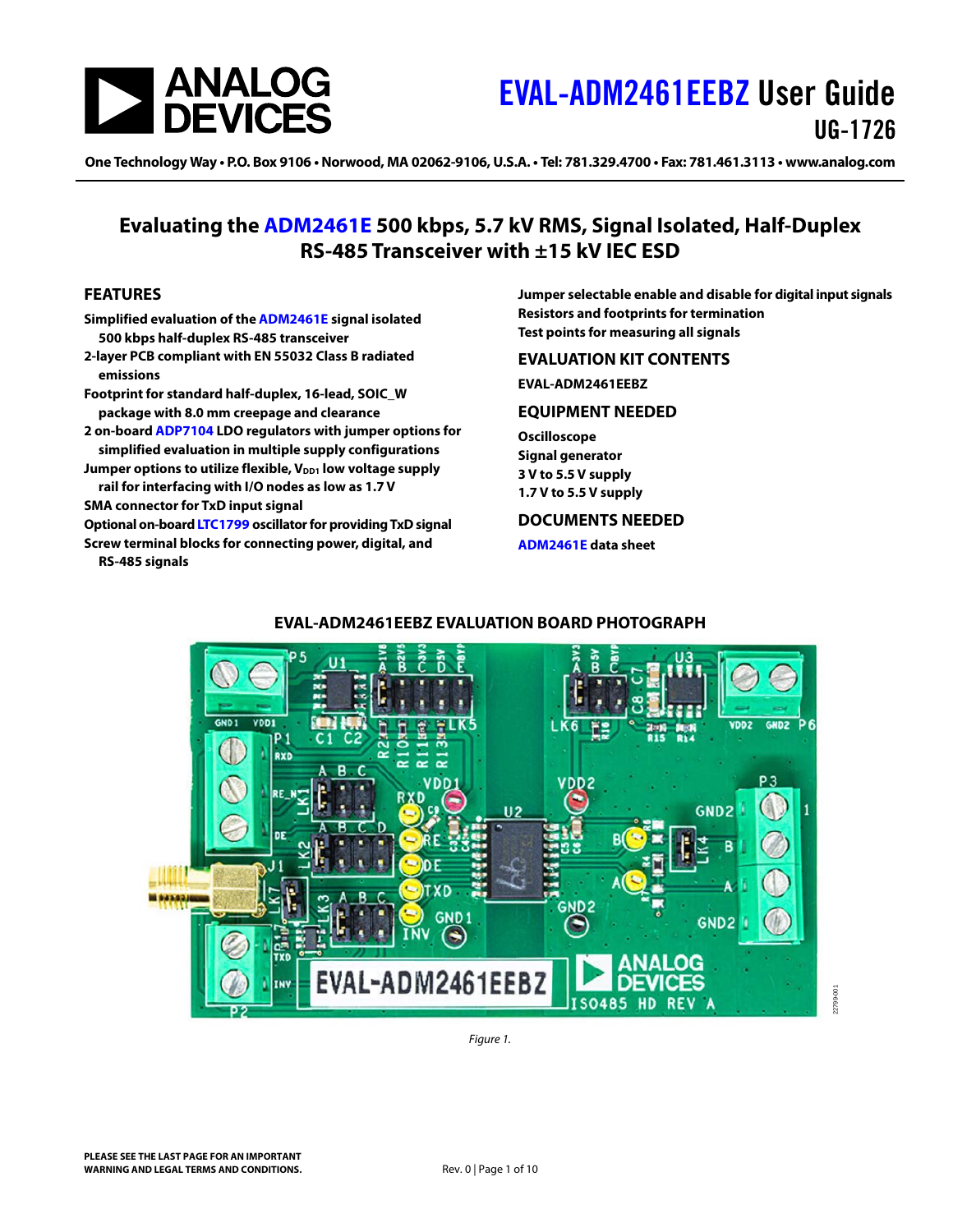# UG-1726 **[EVAL-ADM2461EEBZ](https://www.analog.com/EVAL-ADM2461EEBZ?doc=EVAL-ADM2461EEBZ-UG-1726.pdf)** User Guide

# TABLE OF CONTENTS

| EVAL-ADM2461EEBZ Evaluation Board Photograph 1 |  |
|------------------------------------------------|--|
|                                                |  |
|                                                |  |
|                                                |  |
|                                                |  |

| IEC 61000-4-2 Electrostatic Discharge (ESD) Protection  6 |  |
|-----------------------------------------------------------|--|
|                                                           |  |
|                                                           |  |
|                                                           |  |
|                                                           |  |

#### <span id="page-1-0"></span>**REVISION HISTORY**

**6/2020—Revision 0: Initial Version**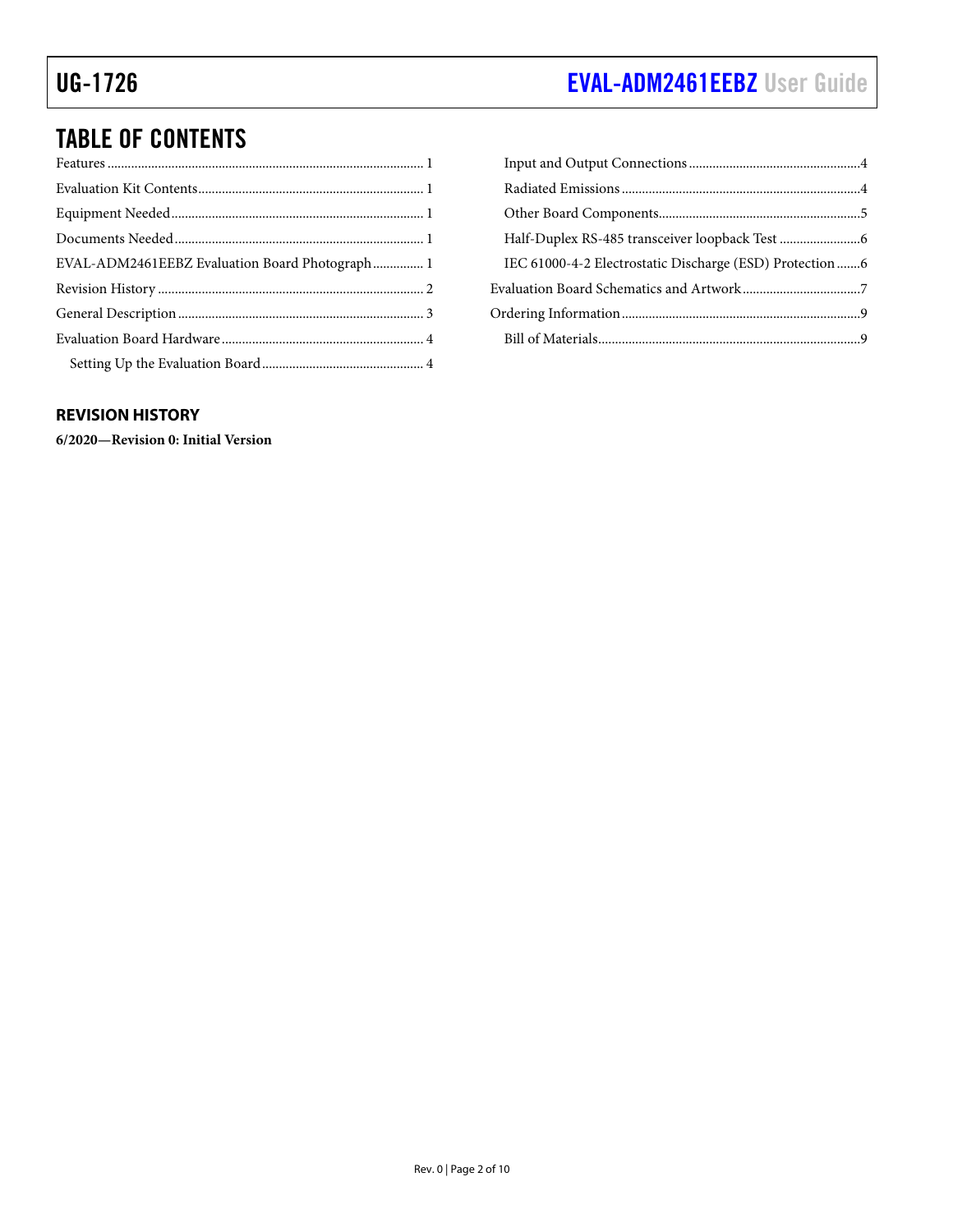## <span id="page-2-0"></span>GENERAL DESCRIPTION

The EVAL-ADM2461EEBZ allows for the simplified, efficient evaluation of th[e ADM2461E](https://www.analog.com/ADM2461E?doc=EVAL-ADM2461EEBZ-UG-1726.pdf) 500 kbps, 5.7 kV rms, signal isolated, half-duplex, RS-485 transceiver.

The EVAL-ADM2461EEBZ comes with options for the evaluation of the [ADM2461E](https://www.analog.com/ADM2461E?doc=EVAL-ADM2461EEBZ-UG-1726.pdf) in an individual system. Digital and RS-485 bus signals are easily accessible via the screw terminal blocks on the EVAL-ADM2461EEBZ. Each digital input can be configured via the on-board jumper options.

Two on-boar[d ADP7104](https://www.analog.com/ADP7104?doc=EVAL-ADM2461EEBZ-UG-1726.pdf) low dropout (LDO) regulators accept an input voltage up to 20 V and output a range of selectable supply voltages to the  $V_{DD1}$  pin and  $V_{DD2}$  pin, which are configurable via jumper options. The LDO regulators can be bypassed to power th[e ADM2461E](https://www.analog.com/ADM2461E?doc=EVAL-ADM2461EEBZ-UG-1726.pdf) V<sub>DD1</sub> supply pin and V<sub>DD2</sub> supply pin directly from an external power supply.

The flexible  $V_{DD1}$  pin primary side logic supply allows the device to operate with a digital input/output (I/O) voltage of 1.7 V to 5.5 V, which enables communication with modern nodes using

either a 1.8 V or 2.5 V power supply. The  $V_{DD1}$  pin can also be supplied from the [ADP7104](https://www.analog.com/ADP7104?doc=EVAL-ADM2461EEBZ-UG-1726.pdf) regulated supply.

Alternative methods can be used to provide the transmit data input (TxD) signal to the [ADM2461E.](https://www.analog.com/ADM2461E?doc=EVAL-ADM2461EEBZ-UG-1726.pdf) An optiona[l LTC1799](https://www.analog.com/LTC1799?doc=EVAL-ADM2461EEBZ-UG-1726.pdf) oscillator is included on the EVAL-ADM2461EEBZ and can be configured to provide a clock signal as the TxD digital input within a 10 kHz to 250 kHz range. A terminal block allows an easy wired connection to a microcontroller or processor. For optimal signal integrity, use the on-board Subminiature Version A (SMA) connector to connect an external data signal.

The EVAL-ADM2461EEBZ has a footprint for the [ADM2461E](https://www.analog.com/ADM2461E?doc=EVAL-ADM2461EEBZ-UG-1726.pdf) isolated, half-duplex RS-485 transceiver in a 10.10 mm × 10.65 mm, 16-lead, standard small outline, wide body (SOIC\_W) package.

For full details on the [ADM2461E,](https://www.analog.com/ADM2461E?doc=EVAL-ADM2461EEBZ-UG-1726.pdf) see the [ADM2461E](https://www.analog.com/ADM2461E?doc=EVAL-ADM2461EEBZ-UG-1726.pdf) data sheet, which must be consulted in conjunction with this user guide when using the EVAL-ADM2461EEBZ.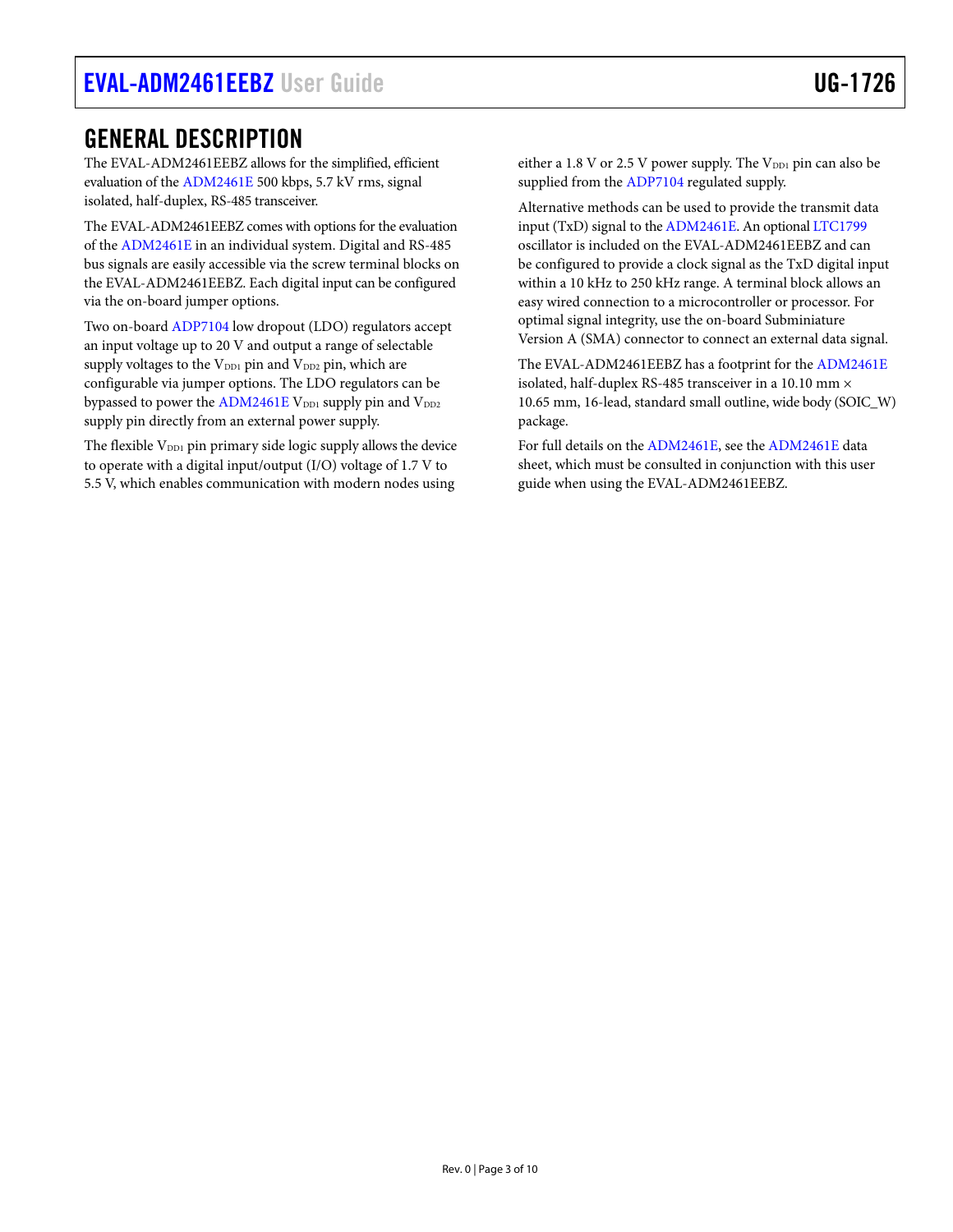### <span id="page-3-0"></span>EVALUATION BOARD HARDWARE **SETTING UP THE EVALUATION BOARD**

<span id="page-3-1"></span>The EVAL-ADM2461EEBZ is an isolated RS-485 transceiver, which requires a power supply on both sides of the [ADM2461E.](https://www.analog.com/ADM2461E?doc=EVAL-ADM2461EEBZ-UG-1726.pdf) The [ADM2461E](https://www.analog.com/ADM2461E?doc=EVAL-ADM2461EEBZ-UG-1726.pdf) is powered via the VDD1 and VDD2 connections on the P5 and P6 screw terminal connectors. The supply voltages connected to these terminals can either be regulated or connected directly to the V<sub>DD1</sub> pin and V<sub>DD2</sub> pin of the [ADM2461E.](https://www.analog.com/ADM2461E?doc=EVAL-ADM2461EEBZ-UG-1726.pdf) Insert the LK5 jumper into Position E to power the V<sub>DD1</sub> pin directly from the VDD1 connector on P5. Insert the LK6 jumper into Position C to power the  $V_{DD2}$  pin directly from the VDD2 terminal on P6.

The two on-boar[d ADP7104](https://www.analog.com/ADP7104?doc=EVAL-ADM2461EEBZ-UG-1726.pdf) voltage regulators can be configured to provide a range of regulated supply voltages to the  $V_{DD1}$  pin and  $V_{DD2}$  pin of th[e ADM2461E.](https://www.analog.com/ADM2461E?doc=EVAL-ADM2461EEBZ-UG-1726.pdf) Various voltage options can be selected using the LK5 and LK6 jumpers. The V<sub>DD1</sub> pin is fitted with a 10  $\mu$ F decoupling capacitor (C3) and a 0.1  $\mu$ F decoupling capacitor (C4). The  $V_{DD2}$  pin is fitted with a 10  $\mu$ F decoupling capacitor (C6) and a 0.1 µF decoupling capacitor (C5). See [Table 1,](#page-3-4) [Table 2](#page-5-2) , an[d Table 3](#page-5-3) for more details on the jumper and power supply connections. The corresponding labeled test points allow for monitoring of the EVAL-ADM2461EEBZ VDD1 and VDD2 supply voltages.

#### <span id="page-3-2"></span>**INPUT AND OUTPUT CONNECTIONS**

Digital input and output signals are connected via the P1 and P2 screw terminal blocks to allow wire connections from the EVAL-ADM2461EEBZ to a signal generator or microcontroller. The EVAL-ADM2461EEBZ includes screw terminals for the receiver data output (RxD), receiver enable (RE), and driver enable (DE) on P1, and screw terminals for TxD and the cable invert (INV) function on P2.

Alternatively, jumper connections can connect these signals to the V<sub>DD1</sub> pin or GND<sub>1</sub> pins of th[e ADM2461E](https://www.analog.com/ADM2461E?doc=EVAL-ADM2461EEBZ-UG-1726.pdf) (see [Table 1\)](#page-3-4).

Connections to the RS-485 bus are made via the P3 screw terminal block. The EVAL-ADM2461EEBZ has two bus signals, Pin A and Pin B, for the noninverting input and output signal and the inverting input and output signal, respectively. The common ground connection of the RS-485 bus can be connected to the P3 screw terminal block of the EVAL-ADM2461EEBZ. Test points are available on the EVAL-ADM2461EEBZ and are appropriately labeled for all digital and bus signals.

#### <span id="page-3-3"></span>**RADIATED EMISSIONS**

The [ADM2461E](https://www.analog.com/ADM2461E?doc=EVAL-ADM2461EEBZ-UG-1726.pdf) encodes data across the isolation barrier using an amplitude shift keying (ASK) modulation scheme, which is optimized for both high noise immunity and minimal radiated emissions. The EVAL-ADM2461EEBZ is a 2-layer printed circuit board (PCB) that meets the EN 55032 Class B radiated emissions requirements under full load while operating at a maximum data rate of 500 kbps. To maximize the margin to the EN 55032 Class B specification, adhere to the following guidelines:

- Place a 0.1  $\mu$ F capacitor (C4) between the V<sub>DD1</sub> pin and the  $GND_1$  pin (Pin 2).
- Place a 0.1  $\mu$ F capacitor (C5) between the V<sub>DD2</sub> pin and  $GND_1$  pin (Pin 15).
- Ensure that the decoupling capacitors are placed as close as possible to the corresponding [ADM2461E](https://www.analog.com/ADM2461E?doc=EVAL-ADM2461EEBZ-UG-1726.pdf) pins.

The EVAL-ADM2461EEBZ, designed according to these guidelines, meets EN 55032 and CISPR32 Class B requirements with margin.

| Link            | <b>Jumper Connection</b> | <b>Description</b>                                                                                                                                             |  |
|-----------------|--------------------------|----------------------------------------------------------------------------------------------------------------------------------------------------------------|--|
| LK1             | А                        | Connects the ADM2461E RE input pin to the $V_{DD1}$ pin. This setting disables the receiver.                                                                   |  |
|                 | B                        | Connects the $ADM2461E$ RE input pin to the RE terminal on the P1 connector.                                                                                   |  |
|                 |                          | Connects the ADM2461E RE input pin to the GND <sub>1</sub> pins. This setting enables the receiver.                                                            |  |
| LK <sub>2</sub> | А                        | Connects the ADM2461E DE input pin to the $V_{DD1}$ pin. This setting enables the driver.                                                                      |  |
|                 | В                        | Connects the ADM2461E DE input pin to the DE terminal on the P1 connector.                                                                                     |  |
|                 |                          | Connects the $ADM2461E$ DE input pin to the $GND_1$ pins. This setting disables the driver.                                                                    |  |
|                 | D                        | Connects the ADM2461E DE input pin to the $RE$ input signal. Therefore, the input for both $RE$ and DE is set                                                  |  |
|                 |                          | by the LK1 jumper. This setting ensures that when the driver is enabled, the receiver is disabled, or when the<br>driver is disabled, the receiver is enabled. |  |
| LK3             | A                        | Connects the ADM2461E INV input pin to the GND <sub>1</sub> pins. This setting is used for normal operation.                                                   |  |
|                 | B                        | Connects the ADM2461E INV input pin to the INV terminal on the P2 connector.                                                                                   |  |
|                 |                          | Connects the ADM2461E INV input pin to the V <sub>DD1</sub> pin. This setting enables the cable inversion feature.                                             |  |
| LK4             | Inserted                 | Connects the 120 $\Omega$ R4 termination resistor across the ADM2461E Pin A and Pin B.                                                                         |  |
|                 | Not inserted             | Disconnects the 120 $\Omega$ R4 termination resistor across the ADM2461E Pin A and Pin B.                                                                      |  |

#### <span id="page-3-4"></span>**Table 1. Jumper Configurations**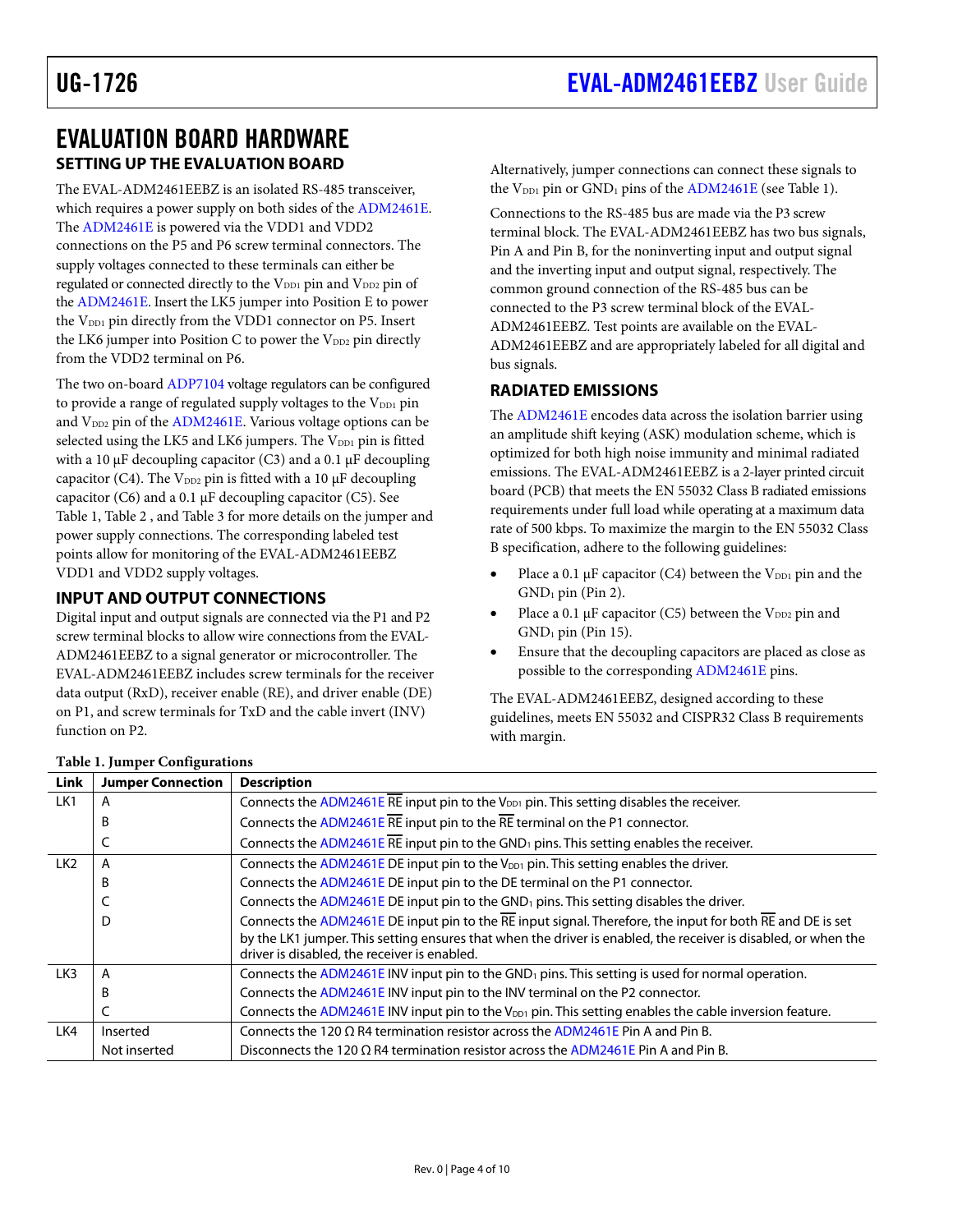| Link | <b>Jumper Connection</b> | <b>Description</b>                                                                                                                                      |  |  |
|------|--------------------------|---------------------------------------------------------------------------------------------------------------------------------------------------------|--|--|
| LK5  | А                        | Configures the ADP7104 voltage regulator, U1, to supply a regulated 1.8 V to the ADM2461E V <sub>DD1</sub> pin.                                         |  |  |
|      | B                        | Configures the ADP7104 voltage regulator, U1, to supply a regulated 2.5 V to the ADM2461E V <sub>DD1</sub> pin.                                         |  |  |
|      |                          | Configures the ADP7104 voltage regulator, U1, to supply a regulated 3.3 V to the ADM2461E V <sub>DD1</sub> pin.                                         |  |  |
|      | D                        | Configures the ADP7104 voltage regulator, U1, to supply a regulated 5 V to the ADM2461E V <sub>DD1</sub> pin.                                           |  |  |
|      | E                        | Bypasses the ADP7104 voltage regulator, U1, and powers the ADM2461E V <sub>DD1</sub> supply pin directly from the<br>VDD1 terminal on the P5 connector. |  |  |
| LK6  | A                        | Configures the ADP7104 voltage regulator, U3, to supply a regulated 3.3 V to the ADM2461E V <sub>DD2</sub> pin.                                         |  |  |
|      | B                        | Configures the ADP7104 voltage regulator, U3, to supply a regulated 5 V to the ADM2461E V <sub>DD2</sub> pin.                                           |  |  |
|      | ╰                        | Bypasses the ADP7104 voltage regulator, U3, and powers the ADM2461E V <sub>DD2</sub> supply pin directly from the<br>VDD2 terminal on the P6 connector. |  |  |
| LK7  | Inserted                 | Connects the output of the LTC1799 oscillator to the ADM2461E TxD pin.                                                                                  |  |  |
|      | Not inserted             | Disconnects the output of the LTC1799 oscillator from the ADM2461E TxD pin.                                                                             |  |  |

#### <span id="page-4-0"></span>**OTHER BOARD COMPONENTS**

The EVAL-ADM2461EEBZ has footprints for an R4 termination resistor. A 120 Ω termination resistor is fitted to R4 on the EVAL-ADM2461EEBZ, but this resistor can be removed or replaced with a resistor of a different value as needed. Insert the LK4 jumper to connect the R4 resistor and add a 120  $\Omega$  load to the RS-485 driver and receiver.

#### *Biasing Resistors for Bus Idle Fail-Safe*

The [ADM2461E](https://www.analog.com/ADM2461E?doc=EVAL-ADM2461EEBZ-UG-1726.pdf) has a built in receiver fail-safe for the bus idle condition, but there are footprints on the EVAL-ADM2461EEBZ for fitting an R7 pull-up resistor to the VDD2 supply on Pin A of the [ADM2461E,](https://www.analog.com/ADM2461E?doc=EVAL-ADM2461EEBZ-UG-1726.pdf) as well as the R6 pull-down resistor to the GND2 supply on Pin B of th[e ADM2461E.](https://www.analog.com/ADM2461E?doc=EVAL-ADM2461EEBZ-UG-1726.pdf) These resistors can be fitted if the user is connecting to other devices that require external biasing resistors on the bus. The exact value required for a 200 mV minimum differential voltage in bus idle condition depends on the minimum supply voltage and the termination scheme. For 5 V transceiver operation, 1140  $\Omega$  is recommended. For 3.3 V transceiver operation, 900  $\Omega$  is recommended.

See the [AN-960 Application Note](https://www.analog.com/media/en/technical-documentation/application-notes/AN-960.pdf?doc=EVAL-ADM2461EEBZ-UG-1726.pdf) for more information about the bus idle fail-safe.

#### *On-Boar[d LTC1799](https://www.analog.com/LTC1799?doc=EVAL-ADM2461EEBZ-UG-1726.pdf) Oscillator*

An [LTC1799](https://www.analog.com/LTC1799?doc=EVAL-ADM2461EEBZ-UG-1726.pdf) clock oscillator is provided on the evaluation board to allow evaluation of th[e ADM2461E](https://www.analog.com/ADM2461E?doc=EVAL-ADM2461EEBZ-UG-1726.pdf) without the need for an external signal source.

To use the [LTC1799](https://www.analog.com/LTC1799?doc=EVAL-ADM2461EEBZ-UG-1726.pdf) oscillator for evaluation, insert the LK7 jumper. This setting connects the oscillator output [\(LTC1799\)](https://www.analog.com/LTC1799?doc=EVAL-ADM2461EEBZ-UG-1726.pdf) to the [ADM2461E](https://www.analog.com/ADM2461E?doc=EVAL-ADM2461EEBZ-UG-1726.pdf) TxD input pin. The sum of the R3 and R12 resistors is used to configure the switching frequency of the clock oscillator within the 100 kHz to 250 kHz range. The frequency is calculated using the following equation:

$$
f_{\text{OSC}} = 10 \text{ MHz} \left( \frac{10 \text{ k}\Omega}{\text{N} \left( R3 + R12 \right)} \right),
$$
  
4 \text{ k}\Omega \le \left( R3 + R12 \right) \le 1 \text{ M}\Omega, \text{N} = 1,10

The value of N is controlled with the R18 resistor. When R18 is not inserted, N = 10. Insert a 0 Ω resistor at R18 to set N = 1 for higher frequency operation. The EVAL-ADM2461EEBZ ships with N = 10 and R3 + R12 = 40 kΩ, which sets the oscillator output frequency to 250 kHz.

The [LTC1799](https://www.analog.com/LTC1799?doc=EVAL-ADM2461EEBZ-UG-1726.pdf) oscillator is powered from the VDD1 supply, and can only be used when the VDD1 supply voltage is between 2.7 V and 5.5 V. By removing the 0  $\Omega$  R17 resistor, th[e LTC1799](https://www.analog.com/LTC1799?doc=EVAL-ADM2461EEBZ-UG-1726.pdf) can be disconnected from the VDD1 supply.

#### *[ADP7104](https://www.analog.com/ADP7104?doc=EVAL-ADM2461EEBZ-UG-1726.pdf) LDO Regulator*

The evaluation board features two on-board [ADP7104](https://www.analog.com/ADP7104?doc=EVAL-ADM2461EEBZ-UG-1726.pdf) LDO regulators that allow flexible power supply configurations during evaluation.

The  $V_{DD1}$  regulator (U1) is powered from the VDD1 terminal on the P5 connector, and is configured using the LK5 jumper. This jumper position selects the regulator output to the VDD1 pin. Available voltage options are 1.8 V, 2.5 V, 3.3 V, and 5 V. To bypass the  $V_{DD1}$  regulator (U1) and power the  $V_{DD1}$  pin directly from the VDD1 terminal, insert the LK5 jumper to Position E.

The  $V_{DD2}$  regulator (U3) is powered from the VDD2 terminal on the P6 connector, and is configured using the LK6 jumper. This jumper position selects the regulator output to the [ADM2461E](https://www.analog.com/ADM2461E?doc=EVAL-ADM2461EEBZ-UG-1726.pdf)  $V_{DD2}$  pin. Available voltage options are 3.3 V and 5 V. To bypass the  $V_{DD2}$  regulator (U3) and power the  $V_{DD2}$  pin directly from the VDD2 terminal, insert the LK6 jumper to Position C.

[Table 2](#page-5-2) an[d Table 3](#page-5-3) list the supported power supply configurations and the associated jumper configurations.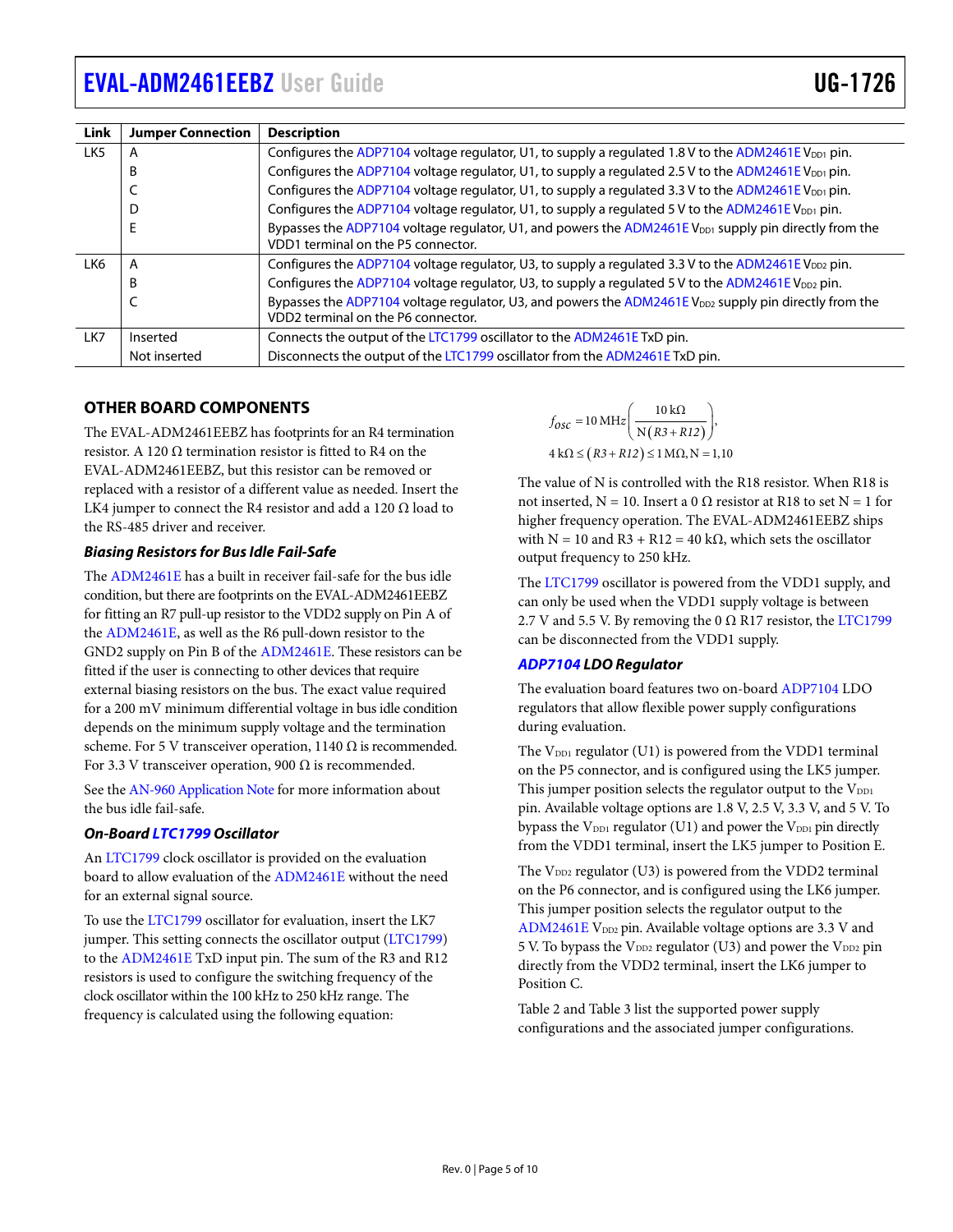#### <span id="page-5-2"></span>**Table 2. Primary Side Input Supply Configurations**

| <b>Jumper LK5</b> | V <sub>DD1</sub> Input Voltage Range | $V_{DD1}$ Supply                               |
|-------------------|--------------------------------------|------------------------------------------------|
| A                 | 2.2 V to 20 V                        | Regulator provides 1.8 V                       |
| B.                | 2.9 V to 20 V                        | Regulator provides 2.5 V                       |
|                   | 3.7 V to 20 V                        | Regulator provides 3.3 V                       |
| D                 | 5.4 V to 20 V                        | Regulator provides 5 V                         |
|                   | 1.7 V to 5.5 V                       | Supplied directly from the VDD1 terminal on P5 |

#### <span id="page-5-3"></span>**Table 3. Secondary Side Input Supply Configurations**

| Jumper LK6 | V <sub>DD2</sub> Input Voltage Range | $V_{DD2}$ Supply                               |
|------------|--------------------------------------|------------------------------------------------|
|            | 3.7 V to 20 V                        | Regulator provides 3.3 V                       |
|            | 5.4 V to 20 V                        | Regulator provides 5 V                         |
|            | 3 V to 5.5 V                         | Supplied directly from the VDD2 terminal on P6 |



*Figure 2. Half-Duplex RS-485 Loopback Test*

#### <span id="page-5-4"></span><span id="page-5-0"></span>**HALF-DUPLEX RS-485 TRANSCEIVER LOOPBACK TEST**

A loopback test can be set up with the EVAL-ADM2461EEBZ. The [ADM2461E](https://www.analog.com/ADM2461E?doc=EVAL-ADM2461EEBZ-UG-1726.pdf) is a half-duplex RS-485 transceiver within which the transmitter and receiver are connected together. In a half-duplex device, when both the driver and receiver are enabled, data applied to the TxD input pin of th[e ADM2461E](https://www.analog.com/ADM2461E?doc=EVAL-ADM2461EEBZ-UG-1726.pdf) is transmitted by the driver and then received on the RxD output pin of th[e ADM2461E.](https://www.analog.com/ADM2461E?doc=EVAL-ADM2461EEBZ-UG-1726.pdf) This loopback configuration evaluates both the transmitter and receiver of the [ADM2461E](https://www.analog.com/ADM2461E?doc=EVAL-ADM2461EEBZ-UG-1726.pdf) on the evaluation board.

The details of this loopback test are shown i[n Table 1](#page-3-4) and in [Figure 2.](#page-5-4) A signal generator is connected to the TxD pin, which allows verification of the bus signals and the receiver output. Note that during the test, the jumper position for LK1 is Position C, LK2 is Position A, and LK3 is Position A. Se[e Table 2](#page-5-2) for the jumper configurations for different power supply configurations. Insert the LK4 jumper to terminate the transmitter and receiver with a 120  $\Omega$  resistor.

### <span id="page-5-1"></span>**IEC 61000-4-2 ELECTROSTATIC DISCHARGE (ESD) PROTECTION**

The EVAL-ADM2461EEBZ is tested and verified to achieve protection against IEC 61000-4-2 ESD to ±12 kV (contact discharge) and ±15 kV (air discharge) on the [ADM2461E](https://www.analog.com/ADM2461E?doc=EVAL-ADM2461EEBZ-UG-1726.pdf) Pin A and Pin B.

The IEC 61000-4-2 ESD standard describes testing using two coupling methods known as contact discharge and air discharge. Contact discharge implies direct contact between the discharge gun and the equipment under test (EUT). The [ADM2461E](https://www.analog.com/ADM2461E?doc=EVAL-ADM2461EEBZ-UG-1726.pdf) is tested using both of these methods.

During testing, the [ADM2461E](https://www.analog.com/ADM2461E?doc=EVAL-ADM2461EEBZ-UG-1726.pdf) Pin A and Pin B are subjected to at least 10 positive and 10 negative single discharges with a 1 sec interval between each pulse. The highest specified IEC 61000-4-2 ESD test is Level 4, which defines a contact discharge voltage of ±8 kV and an air discharge voltage of ±15 kV. The [ADM2461E](https://www.analog.com/ADM2461E?doc=EVAL-ADM2461EEBZ-UG-1726.pdf) meets or exceeds these ratings. See th[e ADM2461E](https://www.analog.com/ADM2461E?doc=EVAL-ADM2461EEBZ-UG-1726.pdf) data sheet for ESD details.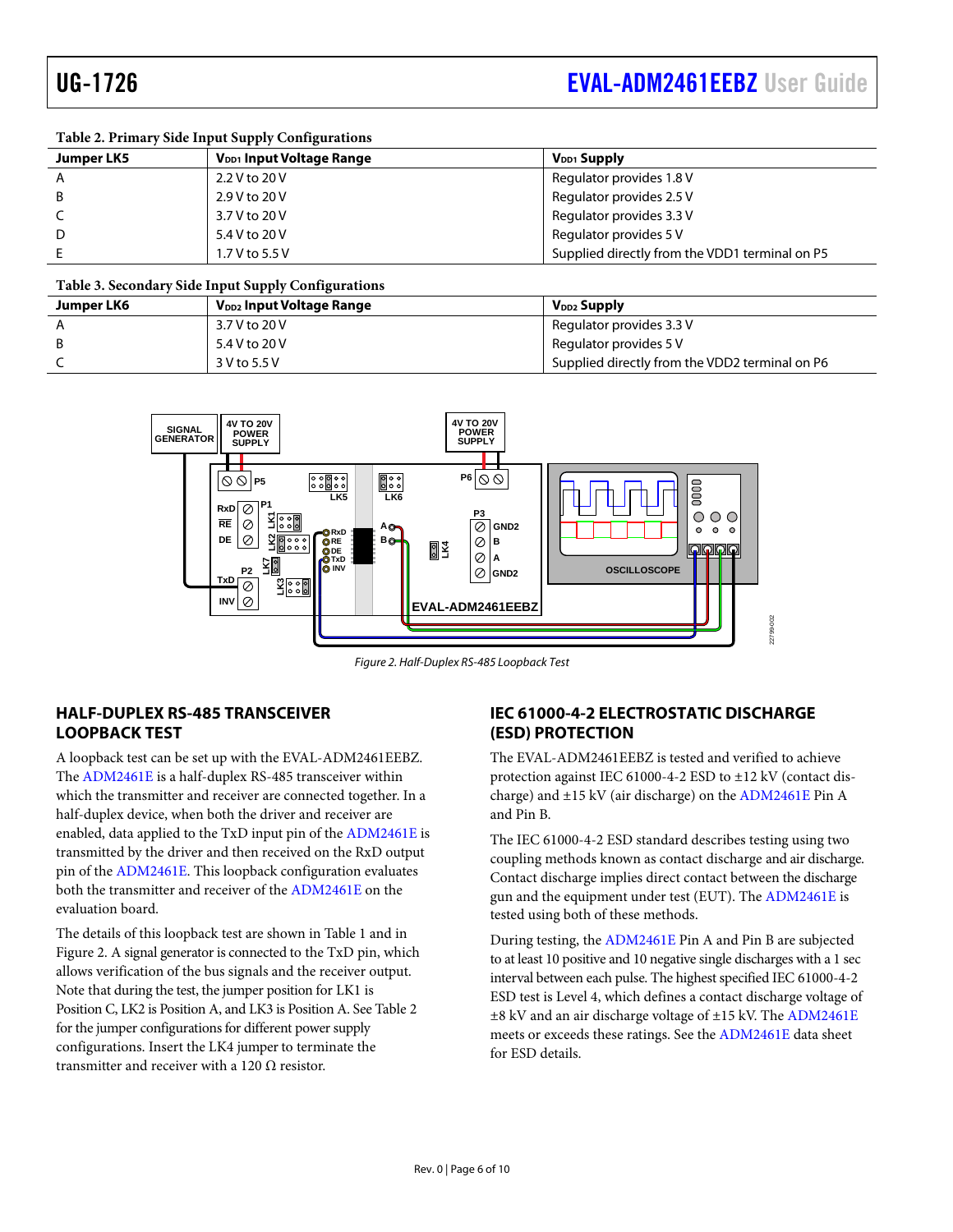# <span id="page-6-0"></span>EVALUATION BOARD SCHEMATICS AND ARTWORK



*Figure 3. EVAL-ADM2461EEBZ Schematic*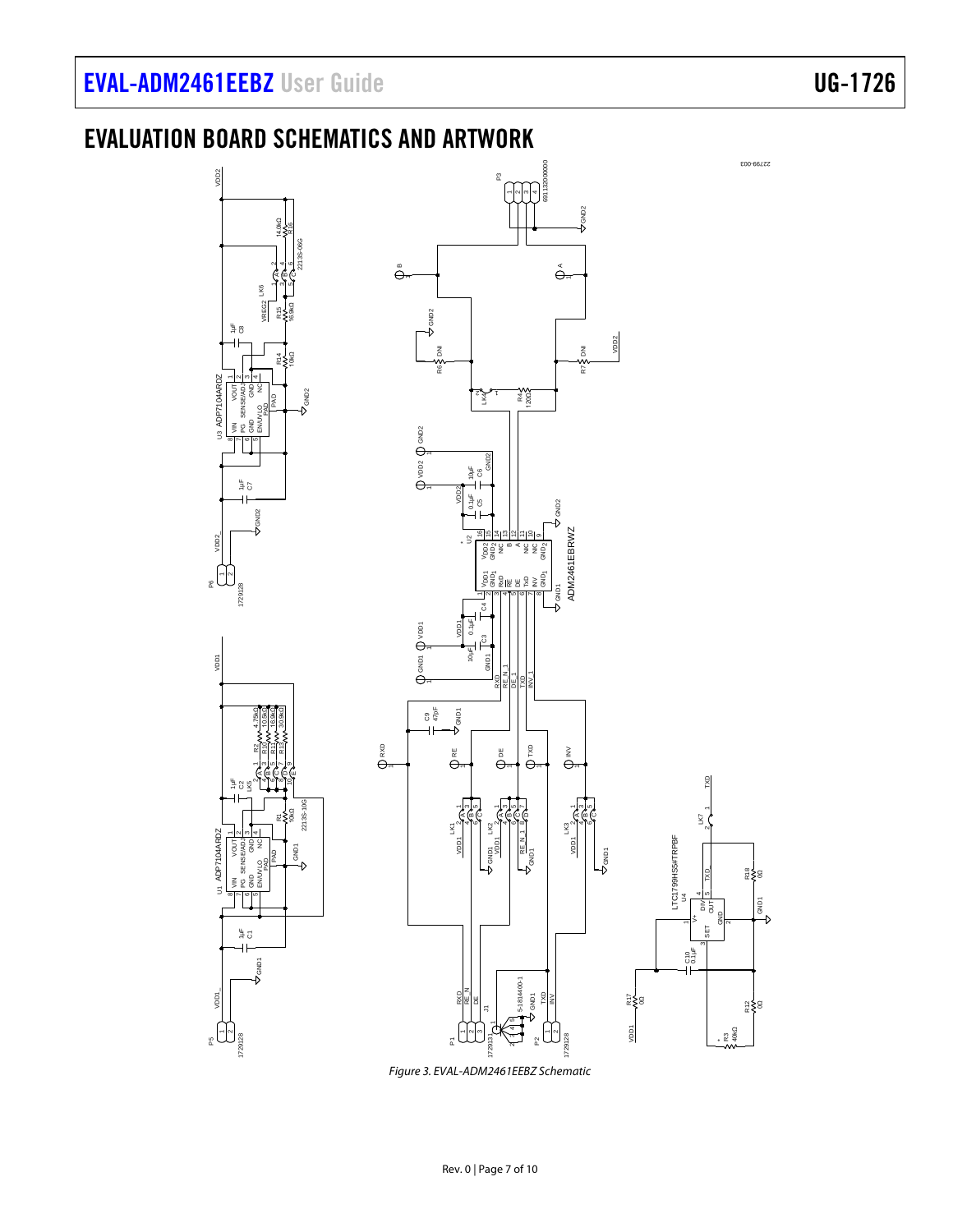# UG-1726 **[EVAL-ADM2461EEBZ](https://www.analog.com/EVAL-ADM2461EEBZ?doc=EVAL-ADM2461EEBZ-UG-1726.pdf)** User Guide





*Figure 6. EVAL-ADM2461EEBZ, Silkscreen*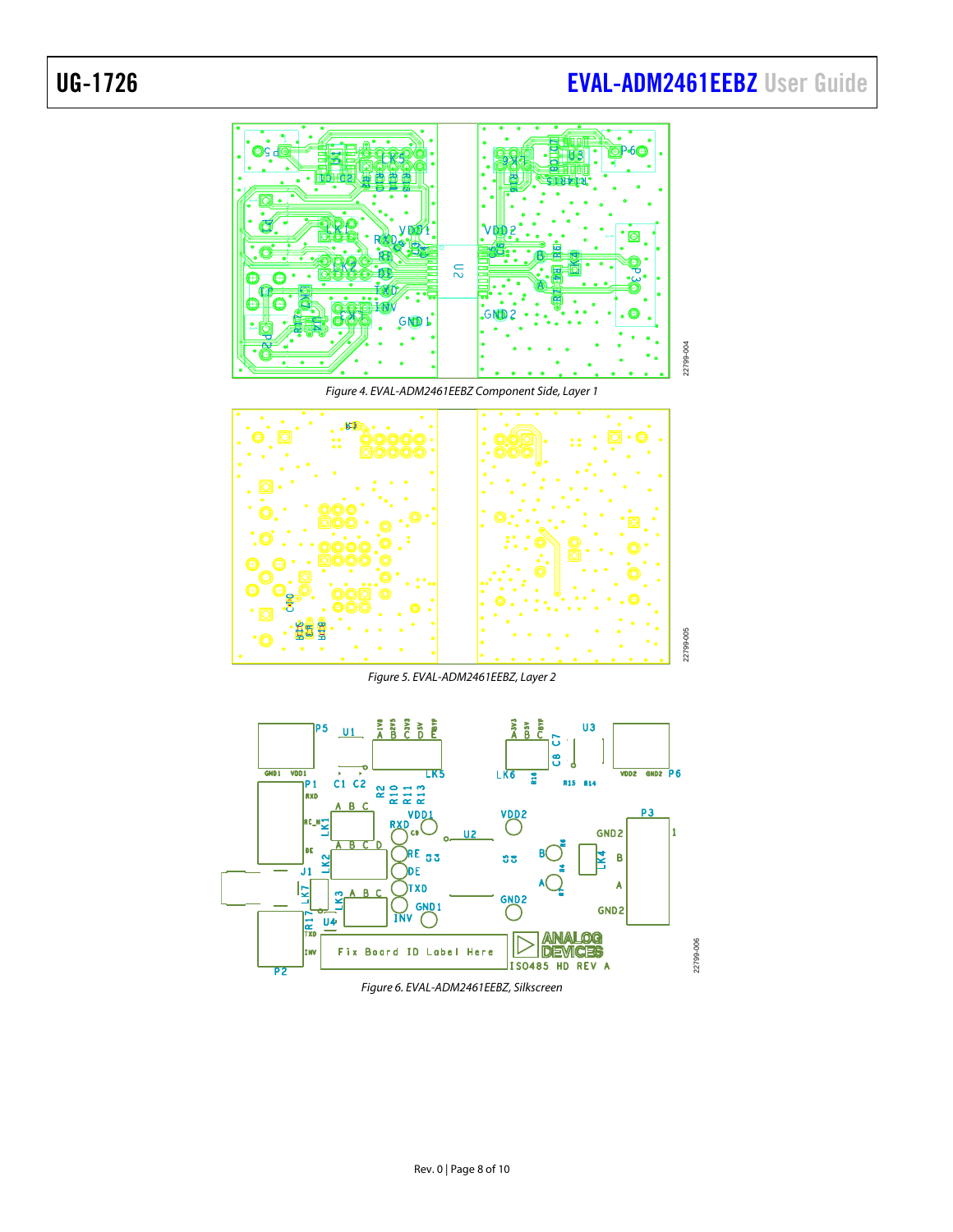## <span id="page-8-0"></span>ORDERING INFORMATION

### <span id="page-8-1"></span>**BILL OF MATERIALS**

| Table 4. EVAL-ADM2461EEBZ Bill of Materials |
|---------------------------------------------|
|---------------------------------------------|

| Qty            | <b>Reference Designator</b>                      | <b>Description</b>                                          | <b>Manufacturer</b>       | <b>Part Number</b>  |
|----------------|--------------------------------------------------|-------------------------------------------------------------|---------------------------|---------------------|
| $\overline{7}$ | A, B, DE, INV, RE, RxD, TxD                      | Test points, yellow                                         | Keystone Electronics      | 36-5004-ND          |
| 3              | C4, C5, C10                                      | Capacitors, 0.1 µF, 0402                                    | Murata                    | GRM155R61E104KA87D  |
| 4              | C1, C2, C7, C8                                   | Capacitors, 1 µF, 0805                                      | Murata                    | GCM21BR71E105KA56L  |
| $\overline{2}$ | C3, C6                                           | Capacitors, 10 µF, 0805                                     | <b>TDK</b>                | C2012X5R1E106K085AC |
| $\mathbf{1}$   | C9                                               | Capacitor, 47 pF, 0603                                      | <b>AVX Corporation</b>    | 06035A470JAT2A      |
| $\overline{2}$ | GND1, GND2                                       | Test points, black                                          | Components<br>Corporation | TP-105-01-00        |
| $\mathbf{1}$   | J1                                               | Coaxial, right angle SMA connector                          | <b>TE Connectivity</b>    | 5-1814400-1         |
| 3              | LK1, LK3, LK6                                    | 6-pin $(3 \times 2)$ , 0.1 inch headers and shorting blocks | Multicomp                 | 2213S-06G           |
| $\mathbf{1}$   | LK <sub>2</sub>                                  | 8-pin $(4 \times 2)$ , 0.1 inch header and shorting block   | Multicomp                 | 2213S-08G           |
| $\mathbf{1}$   | LK <sub>5</sub>                                  | 10-pin $(5 \times 2)$ , 0.1 inch header and shorting block  | Multicomp                 | 2213S-10G           |
| $\overline{2}$ | LK4, LK7                                         | 2-pin $(1 \times 2)$ , 0.1 inch headers and shorting blocks | Harwin                    | M20-9990246         |
| 1              | <b>P1</b>                                        | Three position terminal blocks                              | <b>Phoenix Contact</b>    | 1729131             |
| 3              | P <sub>2</sub> , P <sub>5</sub> , P <sub>6</sub> | Two position terminal blocks                                | <b>Phoenix Contact</b>    | 1729128             |
| $\mathbf{1}$   | P <sub>3</sub>                                   | Four position terminal blocks                               | <b>Wurth Electronik</b>   | 691132000000        |
| $\overline{2}$ | R12, R17                                         | Resistors, 0 $\Omega$ , 0603                                | Multicomp                 | MC0603WG00000T5E-TC |
| $\mathbf{1}$   | <b>R18</b>                                       | Resistor, do not install (DNI), 0603                        | Not applicable            | Not applicable      |
| $\overline{2}$ | R1, R14                                          | Resistors, 10 k $\Omega$ , 0603                             | Panasonic                 | ERJ-3EKF1002V       |
| 1              | R <sub>10</sub>                                  | Resistor, 10.5 kΩ, 0603                                     | Panasonic                 | ERA-3AEB1052V       |
| 2              | R11, R15                                         | Resistors, 16.9 k $\Omega$ , 0603                           | Panasonic                 | ERJ-3EKF1692V       |
| $\mathbf{1}$   | R <sub>13</sub>                                  | Resistor, 30.9 kΩ, 0603                                     | Panasonic                 | ERJ-3EKF3092V       |
| 1              | R <sub>16</sub>                                  | Resistor, 14 k $\Omega$ , 0603                              | Panasonic                 | ERJ-3EKF1402V       |
| 1              | R <sub>2</sub>                                   | Resistor, 4.75 kΩ, 0603                                     | Panasonic                 | ERJ-3EKF4751V       |
| 1              | R <sub>3</sub>                                   | Resistor, 40 k $\Omega$ , 0603                              | Vishay                    | CRCW060340K0FKEA    |
| $\overline{2}$ | R6, R7                                           | Resistors, DNI, 0805                                        | Not applicable            | Not applicable      |
| $\mathbf{1}$   | R <sub>4</sub>                                   | Resistors, 120 $\Omega$ , 0805                              | Panasonic                 | ERJ-P6WF1200V       |
| $\overline{2}$ | U1, U3                                           | Low noise CMOS LDOs                                         | Analog Devices, Inc.      | ADP7104ARDZ-R7      |
| 1              | U <sub>2</sub>                                   | 500 kbps, 5.7 kV signal isolated RS-485 transceiver         | <b>Analog Devices</b>     | ADM2461EEBZ         |
| 1              | U <sub>4</sub>                                   | 1 kHz to 33 MHz oscillator                                  | <b>Analog Devices</b>     | LTC1799HS5#TRPBF    |
| $\overline{2}$ | VDD1, VDD2                                       | Test points, red                                            | Components<br>Corporation | TP-105-01-02        |